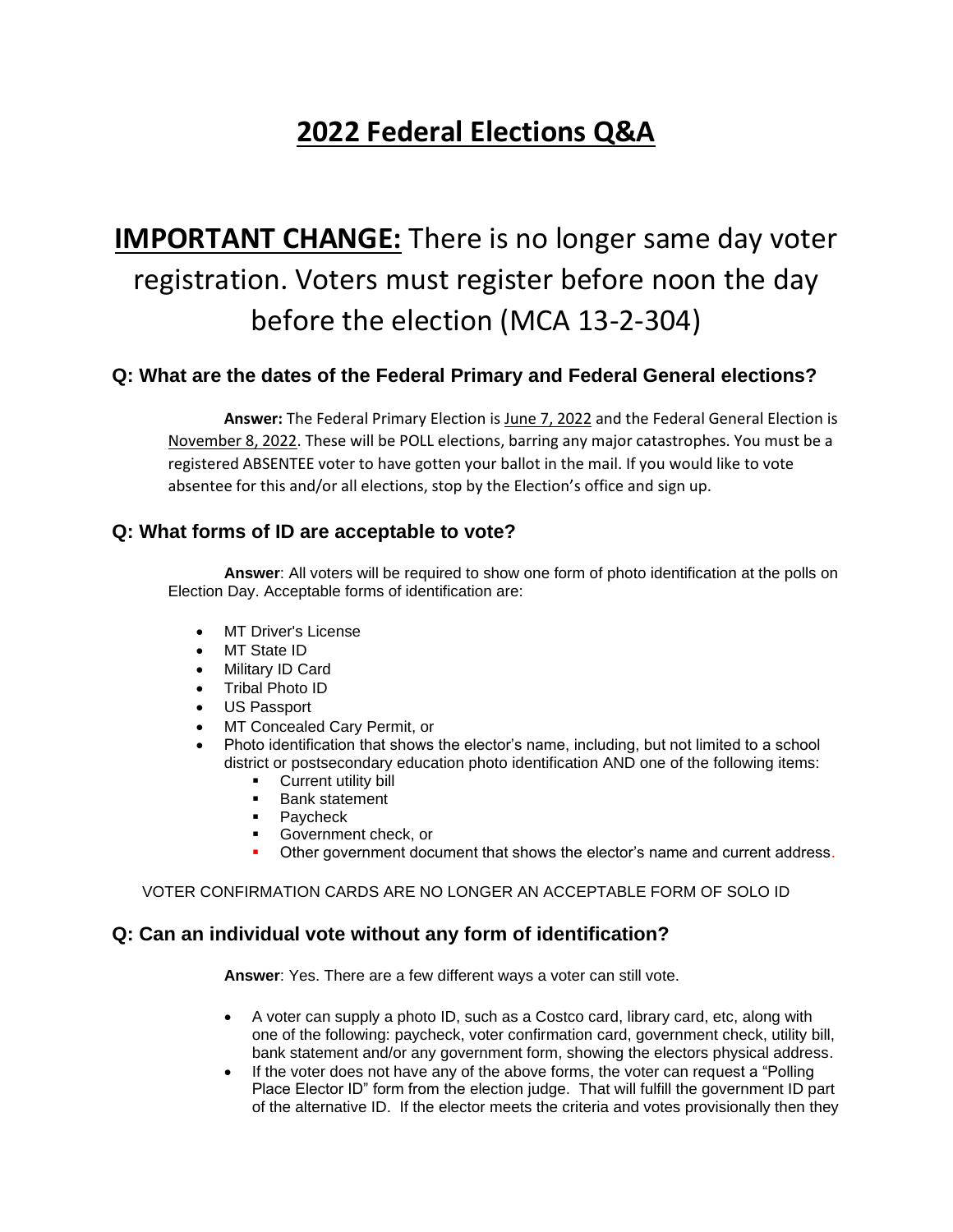can also fill out and attest to the requirements of the reasonable impediment form. This is when the voter has a reasonable impediment to meet the ID requirements in time to resolve the provisional ballot. The example would be someone whose house burned out yesterday and they have no ID and can't reasonably obtain ID before the deadline.

• Or, the elector can vote a provisional ballot and provide one of the required ID's listed above to the Elections office by 5:00 pm the day after the election.

#### **Q: Does Montana have early voting?**

**Answer:** Montana doesn't technically have early polling place voting. What is allowed per statute is in-person absentee voting starting 30 days before the election. A voter may come in to the Fergus County elections office and request an in-person absentee ballot that they can vote at the office.

#### **Q: How can I obtain an absentee ballot?**

**Answer**: You may request an application for an absentee ballot by mail, phone, or in person. The completed application may be mailed directly to the election administrator or delivered in person to the election administrator at 712 W Main St Suite 204 Lewistown MT 59457. After the close of regular registration, which is 30 days prior to a federal election, new registrants need to register and request an absentee ballot in person at the Election Office at 712 W Main St Suite 204 Lewistown MT 59457. Or, current registered voters may submit a request for an absentee ballot, by submitting an Absentee Request in person or via mail. As the election gets closer, votes must be aware of mailing times and it may be prudent to go to the election office to obtain and return a ballot.

#### **Q: Do you have to update your absentee status every year?**

**Answer:** No, you will continue to receive an absentee ballot. To be removed from the absentee list, the voter would need to submit a request to be removed to the county election administrator. The election office per Montana law does check the USPS change of address database periodically and confirmation notices are sent to voters that may have moved. If a ballot is returned as "undeliverable" the election office will send a confirmation notice to the voter to see if the voter has moved.

#### **Q: What times are the polls open?**

**Answer:** The polls will be open from 7:00am to 8:00pm, with the exception of the Grass Range, Roy, Winifred, Denton, & Moore polls. Their hours will be noon - 8:00pm.

#### **Q: When are the ballots due?**

**Answer:** Voted ballots are due back to the election's office or to a polling place by 8:00pm on election day. **POST MARKS WILL NOT COUNT!**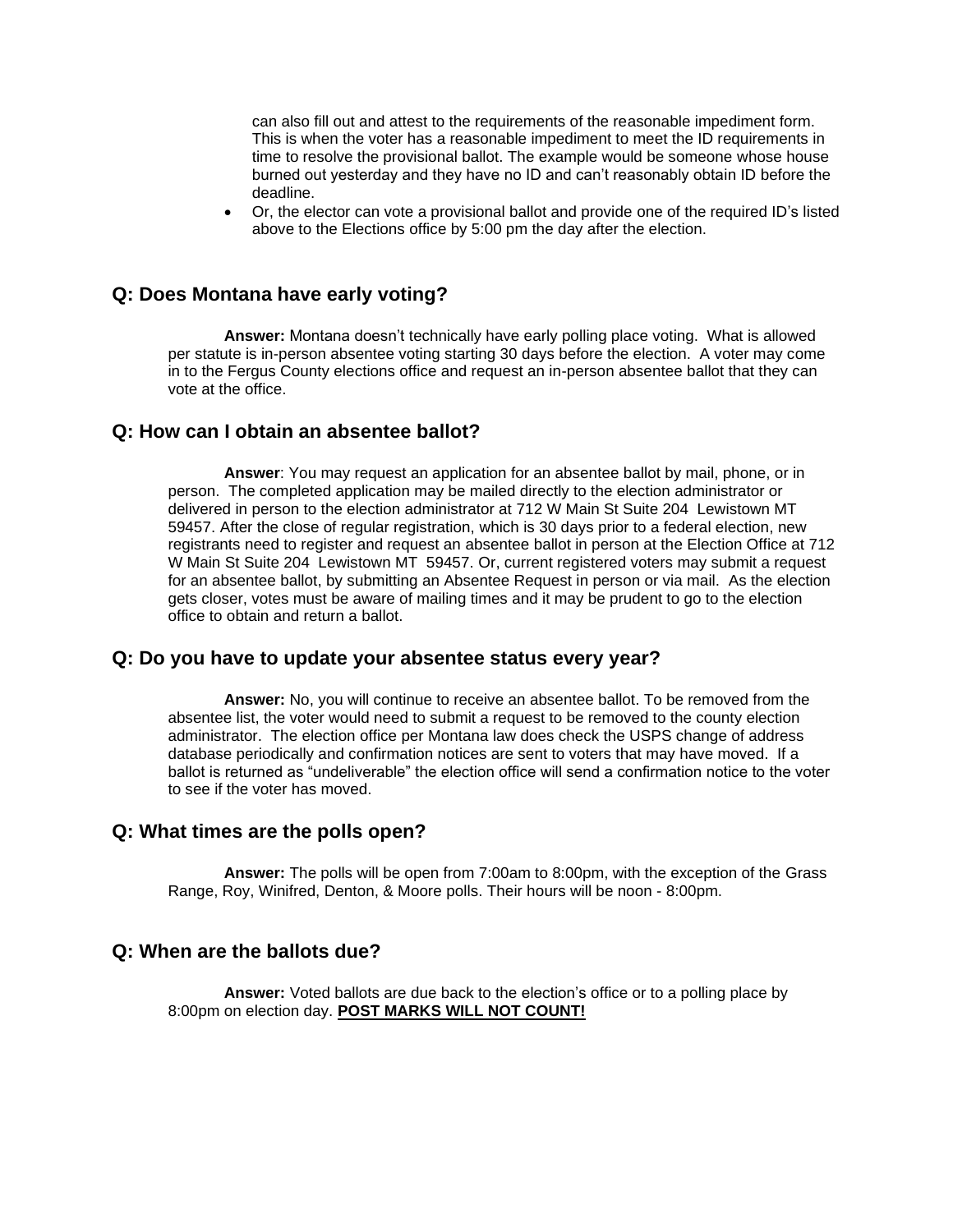#### **Q: What are the deadlines for the close of** *regular* **registration for elections?**

**Answer:** Regular registration closes 29 days before any election. Late registration begins the next day, and ends at noon the day before Election Day. Late registration means, you would have to come into the Fergus County Elections office to register and vote in person, before noon the day before the election. Primary Election, close of **regular** registration is May 9, 2022.

## **Q: I moved within the last year, do I need to re-register?**

**Answer:** Yes, if you have moved, please fill out a new registration card and either mail it to the Fergus County Elections office or you may drop it off in person at 712 W Main St Suite 204 Lewistown MT.

## **Q: I recently changed my name; do I need to re-register?**

**Answer:** Yes, to be able to verify voter eligibility.

## **Q: Can I bring in someone else's ballot?**

**Answer**: Yes, someone else can bring in another person's ballot, only if it is in the signed affirmation envelope that came with their absentee ballot. The voter needs to sign the affirmation envelope. This signature will be compared to the signature we have on file.

#### **Q: How does absentee voting work?**

**Answer**: Absentee voting is when voters receive their ballots by mail. Individuals must complete the Application for Absentee Ballot in order to receive their ballot in the mail. Ballots will be mailed to the elector 26 days before the election. Once our office receives the voted ballot in our office, county election officials will verify the elector's signatures.

## **Q: What is centralized tabulation?**

**Answer:** Centralized tabulation is when all ballots are counted in one location. Two certified election judges from every precinct pick up the secured ballots and then take to the tabulation center for counting.

## **Q: Are the tabulation machines safe? Can they connect to the internet? How do results get to the SOS office?**

**Answer:** Tabulation machines are completely safe. Montana State Law prohibits all voting equipment from being connected to the internet. After all ballots have been counted and the election is closed on the tabulating machines, the media sticks are then removed. The Election Administrator in Fergus County enters all results to the SOS website by hand-entry.